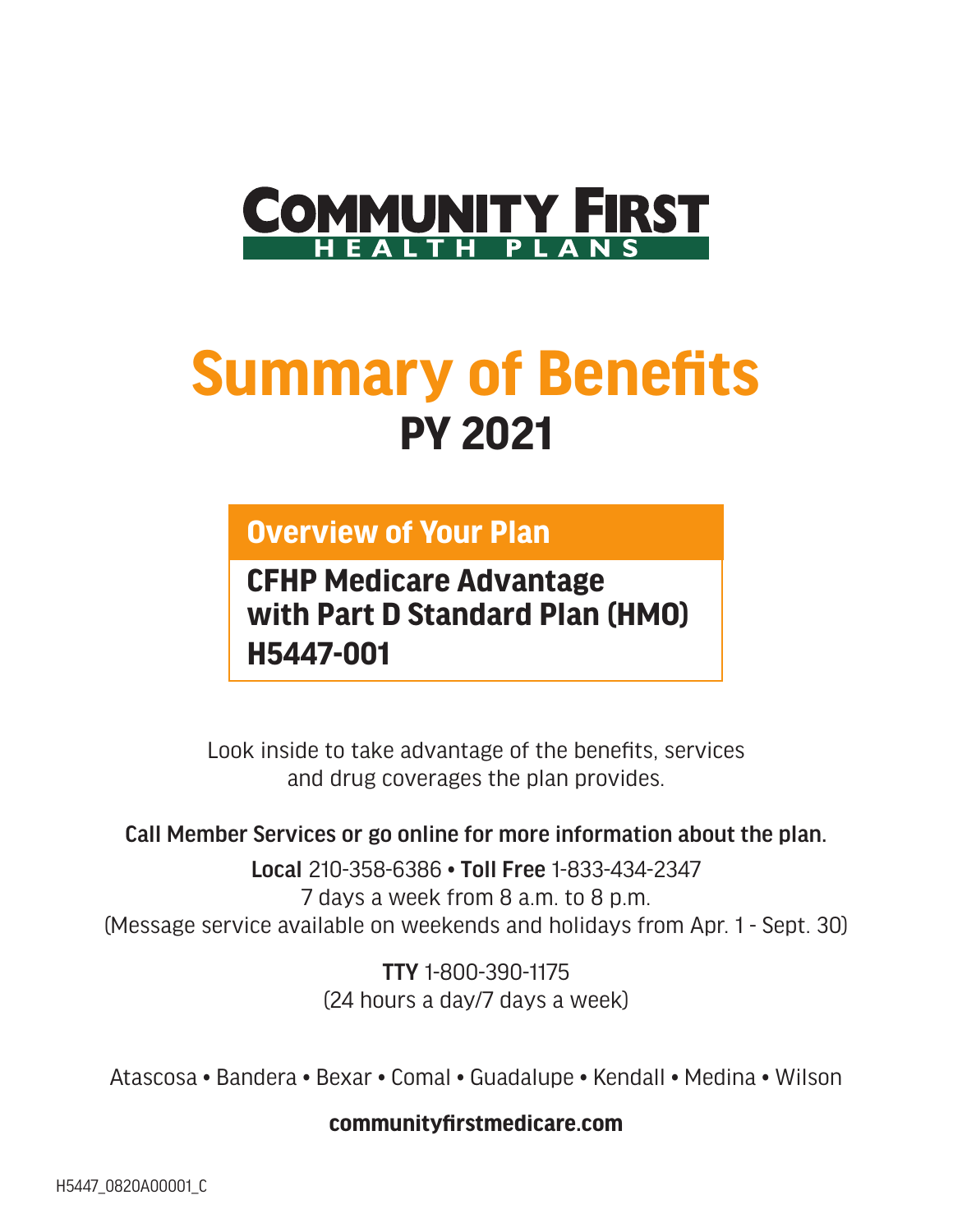# **Summary of Benefits**

### **January 1, 2021 – December 31, 2021**

The benefit information provided in this summary lists what Community First Health Plans, Inc. (CFHP) covers and what you pay. The summary does not list every service that is covered nor list every limitation or exclusion within the plan. The Evidence of Coverage (EOC) provides a complete list of Medicare Advantage plan services we cover. You can see it online at [communityfirstmedicare.com](https://communityfirstmedicare.com/) or you can call Member Services for assistance. When you enroll in the plan, you will receive information that tells you where you can go online to view your Evidence of Coverage.

#### **Information About This Plan**

CFHP is a Medicare Advantage organization with a Medicare contract. To enroll in the **CFHP Medicare Advantage with Part D Standard Plan (HMO)**, you must be entitled to Medicare Part A, be enrolled in Medicare Part B, live within our service area listed below, and be a United States citizen, or lawfully present in the United States.

Our service area includes the following counties in Texas: Atascosa, Bandera, Bexar, Comal, Guadalupe, Kendall, Medina, and Wilson.

#### **CFHP Network Providers and Pharmacies CFHP Medicare Advantage with Part D Standard**

**Plan (HMO)** uses a network of doctors, hospitals, pharmacies, and other service providers. This plan requires you to choose a primary care provider (PCP) from within the network. Your PCP can help you handle most of your health care needs and will be responsible to help you coordinate your care. If you need to see a network specialist or other network provider, in some cases, you may need to get a referral from your PCP. Before selecting your PCP, CFHP encourages you to find out which specialists, hospitals, and other care providers your PCP would likely recommend to you for care. If you use providers or pharmacies that are not in the CFHP network, the plan may not pay for those services or drugs, and you may pay more than you pay at a network pharmacy.

You can go online at [communityfirstmedicare.com](https://communityfirstmedicare.com/) to lookup a CFHP network provider or pharmacy using the Medicare Advantage online directories. You can also view the plan Drug List (called the Formulary) to see what drugs are covered and if there are any restrictions.

### **CFHP Medicare Advantage with Part D Standard Plan (HMO)**

| <b>Premiums and Benefits</b>                                          | <b>In-Network</b>                                                                                                                                 |
|-----------------------------------------------------------------------|---------------------------------------------------------------------------------------------------------------------------------------------------|
| Monthly Plan Premium                                                  | There is no monthly premium for this plan.                                                                                                        |
| Annual Deductible - Part C (Medical)                                  | There is no health deductible for this plan.                                                                                                      |
| Annual Deductible - Part D (Drugs)                                    | There is a \$300 annual deductible for medications.                                                                                               |
| Maximum Out-of-Pocket Amount<br>(does not include prescription drugs) | \$7,550 annually for Medicare-covered services you receive<br>from in-network providers.                                                          |
| <b>Estimated Total Yearly Costs</b>                                   | \$3,607<br>You may expect to pay this amount for care if you're in<br>good health. Actual costs will depend on how much care<br>you end up using. |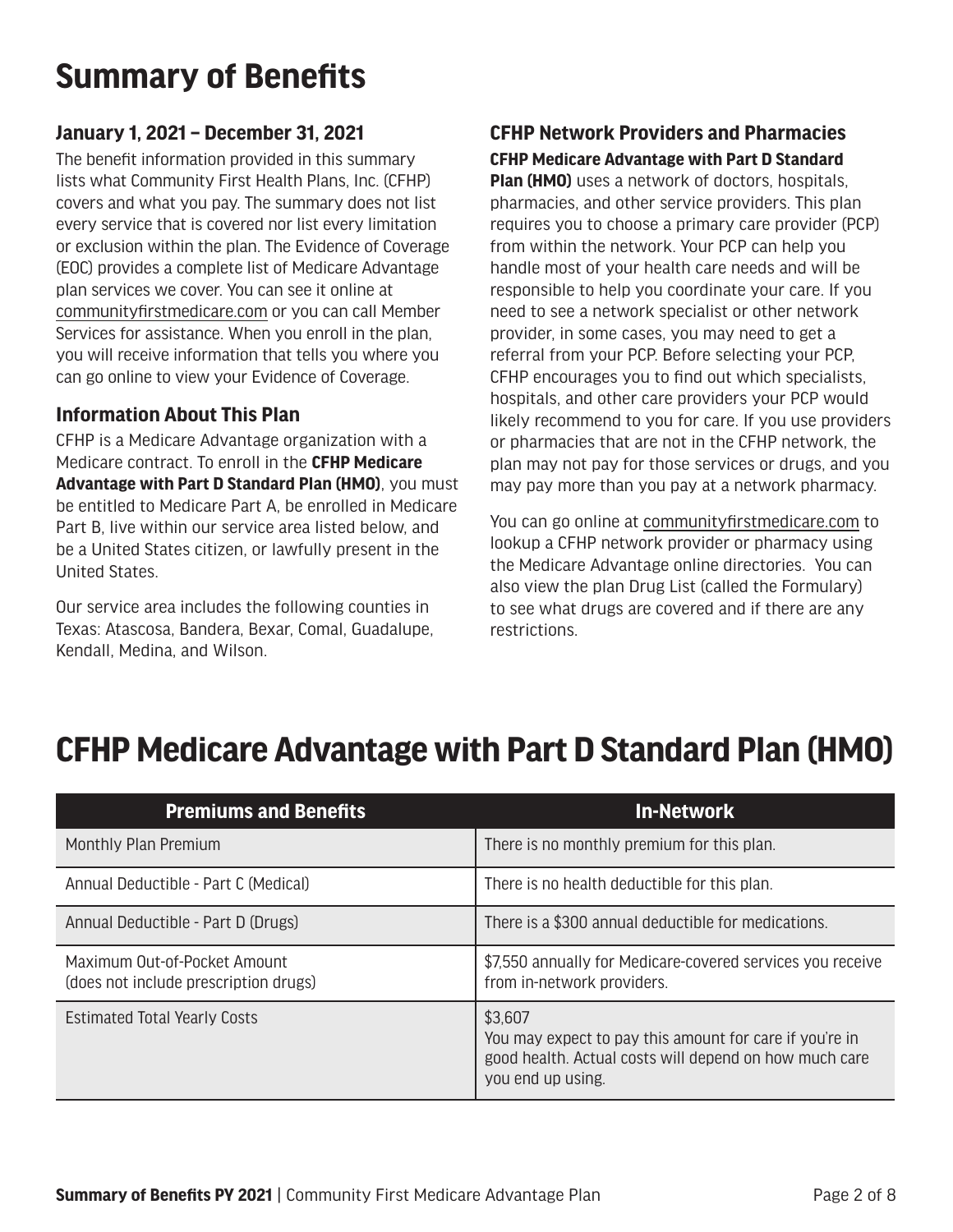## **CFHP Medicare Advantage with Part D Standard Plan (HMO)**

|                            | <b>Benefits</b>                                                                                                 | <b>In-Network</b>                                                                                                                                                                                                                                                                                                                                                                                                                                                                                                                                                                                                                                                                                                                                                                                                                                                                                                                                                                                                                                                                                                                                                                                                                                                                                                          |
|----------------------------|-----------------------------------------------------------------------------------------------------------------|----------------------------------------------------------------------------------------------------------------------------------------------------------------------------------------------------------------------------------------------------------------------------------------------------------------------------------------------------------------------------------------------------------------------------------------------------------------------------------------------------------------------------------------------------------------------------------------------------------------------------------------------------------------------------------------------------------------------------------------------------------------------------------------------------------------------------------------------------------------------------------------------------------------------------------------------------------------------------------------------------------------------------------------------------------------------------------------------------------------------------------------------------------------------------------------------------------------------------------------------------------------------------------------------------------------------------|
| *Inpatient Hospital        |                                                                                                                 | \$350 copay per day for days 1-6<br>\$0 copay per day for days 7 and beyond                                                                                                                                                                                                                                                                                                                                                                                                                                                                                                                                                                                                                                                                                                                                                                                                                                                                                                                                                                                                                                                                                                                                                                                                                                                |
| <b>Outpatient Hospital</b> | *Ambulatory Surgical Center (ASC)<br>*Outpatient Hospital, including Surgery<br>Outpatient Hospital Observation | \$250 copay<br>$$350$ copay<br>\$350 copay                                                                                                                                                                                                                                                                                                                                                                                                                                                                                                                                                                                                                                                                                                                                                                                                                                                                                                                                                                                                                                                                                                                                                                                                                                                                                 |
| <b>Doctor Visits</b>       | Primary<br><b>Specialists</b>                                                                                   | \$0 copay per visit<br>\$50 copay per visit                                                                                                                                                                                                                                                                                                                                                                                                                                                                                                                                                                                                                                                                                                                                                                                                                                                                                                                                                                                                                                                                                                                                                                                                                                                                                |
| <b>Preventive Care</b>     | Medicare-Covered Services                                                                                       | \$0 Copay:<br>• Abdominal aortic aneurysm screening<br>• Alcohol misuse counseling<br>• Annual "Wellness" visit<br>• Bone mass measurement<br>• Breast cancer screening (mammogram)<br>• Cardiovascular disease (behavioral therapy)<br>• Cardiovascular screening<br>• Cervical and vaginal cancer screening<br>• Colorectal cancer screening (colonoscopy, fecal occult<br>blood test, flexible sigmoidoscopy)<br>• Depression screening<br>• Diabetes screening and monitoring<br>• Hepatitis C screening<br>• HIV screening<br>• Lung cancer with low-dose computed tomography<br>(LDCT) screening<br>• Medical nutrition therapy services<br>• Medicare Diabetes Prevention Program (MDPP)<br>• Obesity screening and counseling<br>• Prostate cancer screening (PSA)<br>Sexually transmitted infections screening and counseling<br>• Tobacco use cessation counseling (counseling for people<br>with no sign of tobacco-related disease)<br>• Vaccines, including flu shots, hepatitis B shots,<br>pneumococcal shots<br>• "Welcome to Medicare" preventive visit (one time)<br>Any other additional preventive services approved by<br>Medicare during the year are covered. This plan covers are<br>preventive care screenings and annual physical exams at<br>100% when you use one of our in-network providers. |
|                            | Routine Physical                                                                                                | \$0 copay (1 physical per year)                                                                                                                                                                                                                                                                                                                                                                                                                                                                                                                                                                                                                                                                                                                                                                                                                                                                                                                                                                                                                                                                                                                                                                                                                                                                                            |
| <b>Emergency Care</b>      |                                                                                                                 | \$90 copay (worldwide) per visit<br>If you are admitted to the hospital within 24 hours of your<br>visit, you pay the inpatient copay instead of the emergency<br>care copay                                                                                                                                                                                                                                                                                                                                                                                                                                                                                                                                                                                                                                                                                                                                                                                                                                                                                                                                                                                                                                                                                                                                               |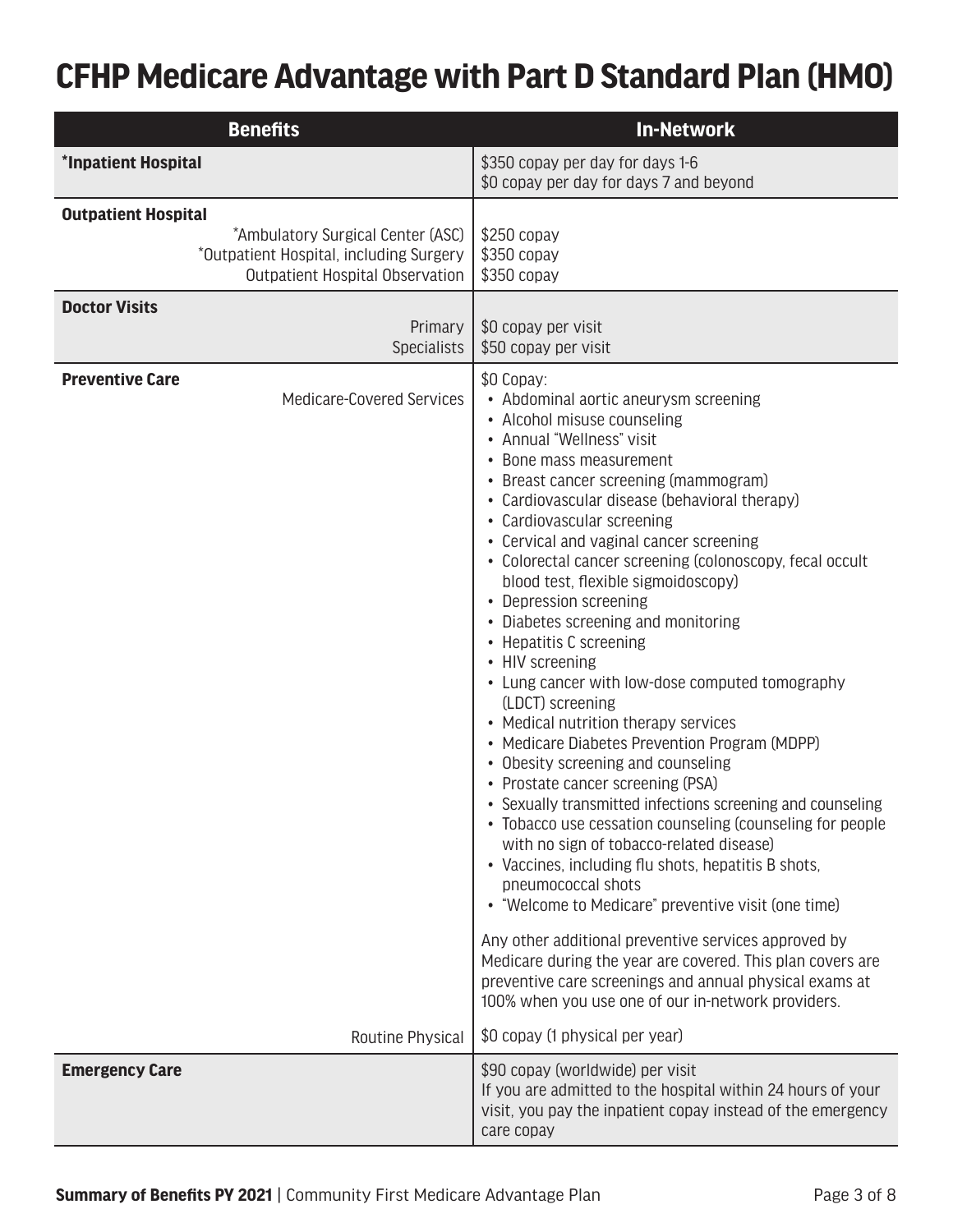| <b>Benefits</b>                                                                                                                                                                                           | <b>In-Network</b>                                                                                                                                                                                                                                                                              |  |  |  |
|-----------------------------------------------------------------------------------------------------------------------------------------------------------------------------------------------------------|------------------------------------------------------------------------------------------------------------------------------------------------------------------------------------------------------------------------------------------------------------------------------------------------|--|--|--|
| <b>Urgently Needed Services</b>                                                                                                                                                                           | \$30 copay per visit                                                                                                                                                                                                                                                                           |  |  |  |
| <b>Diagnostic Tests, Lab and Radiology Services, and X-rays</b><br>*Diagnostic Radiological Services<br>*Lab Services<br>*Diagnostic Tests and Procedures<br>*Therapeutic Radiology<br>*Outpatient X-rays | \$30-\$200 copay depending on the complexity of the service<br>\$0 copay<br>\$0 copay<br>\$50 copay<br>\$0 copay                                                                                                                                                                               |  |  |  |
| <b>Hearing Services</b><br>Routine Hearing Exams<br>Fitting/Evaluation for Hearing Aid<br><b>Hearing Aids</b>                                                                                             | \$50 copay (1 per year)<br>\$0 copay (1 per year)<br>\$0 copay (\$750 benefit limit each year)                                                                                                                                                                                                 |  |  |  |
| <b>Routine Dental Services</b><br>Preventative Care<br>Comprehensive Care<br><b>Benefit Limit</b>                                                                                                         | \$0 copay for oral exams, cleanings, fluoride treatments,<br>and dental X-rays<br>\$0 copay for non-routine care, diagnostic services,<br>restorative services, periodontics, extractions, and<br>prosthodontics/oral surgery/other services<br>\$500 on all covered dental services each year |  |  |  |
| <b>Vision Services</b><br>Eye Exams to Treat Condition of the Eye<br>Routine Eye Exam<br>Eyewear                                                                                                          | \$50 copay<br>\$0 copay (1 per year)<br>\$0 copay (\$100 benefit limit each year)                                                                                                                                                                                                              |  |  |  |
| <b>Mental Health</b><br>*Inpatient Visit<br>*Outpatient Group Therapy Visit<br>*Outpatient Individual Therapy Visit                                                                                       | \$325 copay per day for days 1 through 6<br>\$0 copay per day for days 7 through 90<br>\$40 copay<br>\$40 copay                                                                                                                                                                                |  |  |  |
| <b>Skilled Nursing Facility (SNF)</b>                                                                                                                                                                     | \$0 copay per day for days 1-20<br>\$160 copay per day for days 21-100<br>Our plan covers up to 100 days in a SNF                                                                                                                                                                              |  |  |  |
| <b>Physical Therapy and Speech/Language Therapy Visits</b><br>*Rehab Services<br>(CORF - Comprehensive Outpatient Rehab Facility)<br>*Physical and Speech Therapy Services                                | \$30 copay per visit<br>\$40 copay per visit                                                                                                                                                                                                                                                   |  |  |  |
| *Ambulance Services                                                                                                                                                                                       | \$300 copay for ground ambulance<br>\$300 copay for air ambulance<br>Prior authorization for non-emergency transportation required                                                                                                                                                             |  |  |  |
| <b>Medicare Part B Drugs</b><br>**Chemotherapy Drugs<br>**Other Part B Drugs                                                                                                                              | 20% coinsurance<br>20% coinsurance                                                                                                                                                                                                                                                             |  |  |  |

\* Requires a prior authorization from the plan

\*\* Requires a prior authorization from the plan for drugs >\$500 per dose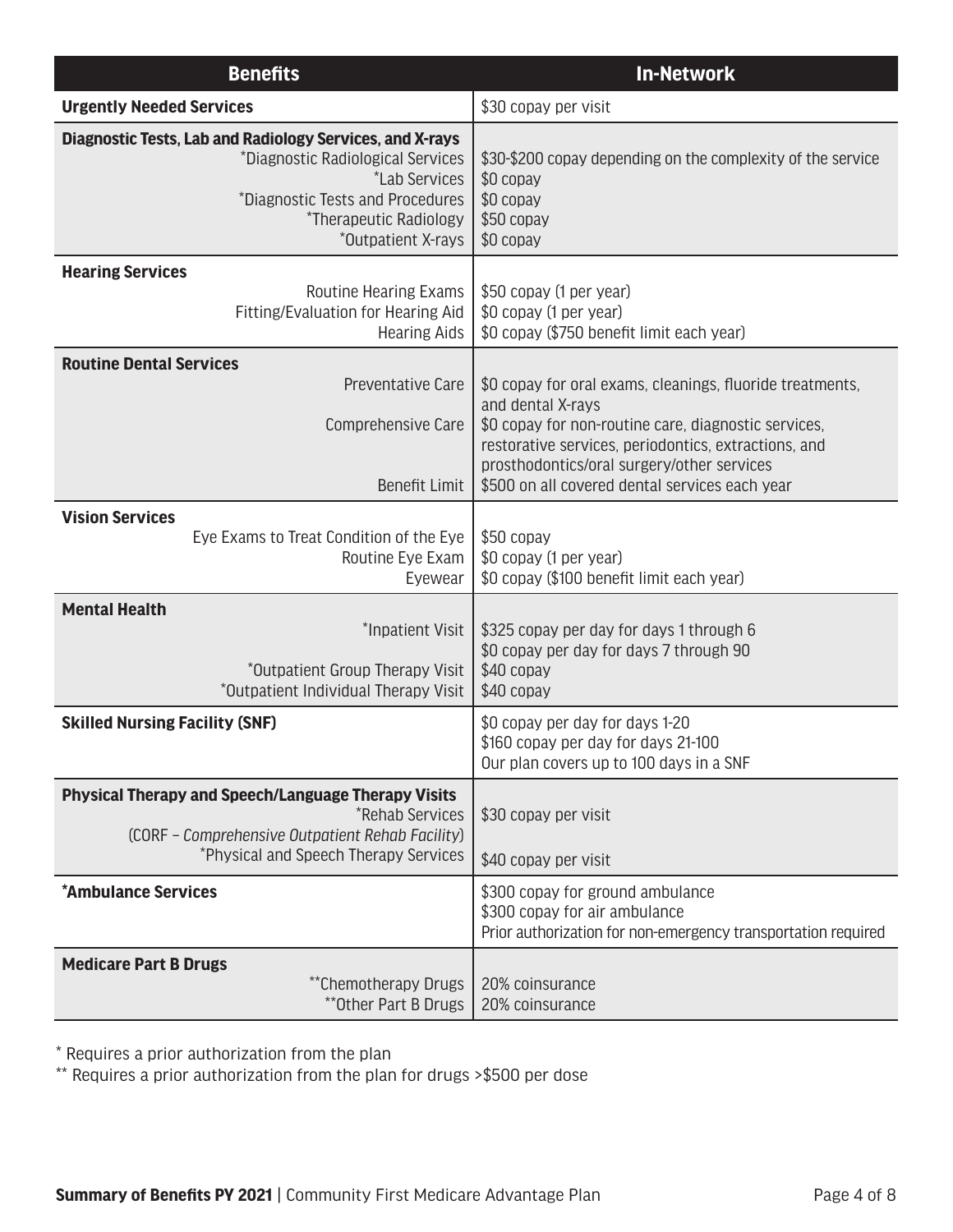# **Prescription Drugs**

If you reside in a long term facility, your prescription costs the same for a 31 day supply as a 30 day supply at a retail pharmacy.

| Stage 1:                                                                                 | <b>Annual Prescription Deductible</b>               | \$0 per year for Tier 1 and Tier 2, and \$300 per year for Tier 3, Tier 4, and Tier 5 Part D<br>Prescription Drugs.                                                                                                                                                                                                |                         |                         |                         |                         |                         |
|------------------------------------------------------------------------------------------|-----------------------------------------------------|--------------------------------------------------------------------------------------------------------------------------------------------------------------------------------------------------------------------------------------------------------------------------------------------------------------------|-------------------------|-------------------------|-------------------------|-------------------------|-------------------------|
| Stage 2:<br><b>Initial Coverage</b><br>(after you pay your deductible,<br>if applicable) |                                                     | <b>Retail</b>                                                                                                                                                                                                                                                                                                      |                         |                         | <b>Mail Order</b>       |                         |                         |
|                                                                                          |                                                     | 30-Day<br><b>Supply</b>                                                                                                                                                                                                                                                                                            | 60-Day<br><b>Supply</b> | 90-Day<br><b>Supply</b> | 30-Day<br><b>Supply</b> | 60-Day<br><b>Supply</b> | 90-Day<br><b>Supply</b> |
|                                                                                          | Tier 1:<br><b>Preferred Generic</b><br><b>Drugs</b> | \$0 Copay                                                                                                                                                                                                                                                                                                          | \$0 Copay               | \$0 Copay               | \$0 Copay               | \$0 Copay               | \$0 Copay               |
|                                                                                          | Tier $2$ :<br><b>Generic Drugs</b>                  | \$7 Copay                                                                                                                                                                                                                                                                                                          | \$14 Copay              | \$17.50 Copay           | \$7 Copay               | \$14 Copay              | \$17.50 Copay           |
|                                                                                          | Tier 3:<br><b>Preferred Brand</b><br><b>Drugs</b>   | \$30 Copay                                                                                                                                                                                                                                                                                                         | \$60 Copay              | \$75 Copay              | \$30 Copay              | \$60 Copay              | \$75 Copay              |
|                                                                                          | Tier 4:<br>Non-preferred<br><b>Drugs</b>            | 30%<br>Coinsurance                                                                                                                                                                                                                                                                                                 | 30%<br>Coinsurance      | 30%<br>Coinsurance      | 30%<br>Coinsurance      | 30%<br>Coinsurance      | 30%<br>Coinsurance      |
|                                                                                          | Tier 5:<br><b>Specialty Tier</b>                    | 27%<br>Coinsurance                                                                                                                                                                                                                                                                                                 | N/A                     | N/A                     | 27%<br>Coinsurance      | N/A                     | N/A                     |
| Stage 3:<br><b>Coverage Gap Stage</b>                                                    |                                                     | After your total drug costs reach \$4,130, you will pay no more than 25% coinsurance<br>for generic drugs or 25% coinsurance for brand name drugs, for any drug tier during<br>the coverage gap.                                                                                                                   |                         |                         |                         |                         |                         |
| Stage 4:<br><b>Catastrophic Coverage</b>                                                 |                                                     | After your yearly out-of-pocket drug costs (including drugs purchased through your<br>retail pharmacy and through mail order) reach \$6,550, you pay the greater of<br>a. 5% coinsurance, or:<br>b. \$3.70 copay for generic (including brand drugs treated as generic) and a \$9.20<br>copay for all other drugs. |                         |                         |                         |                         |                         |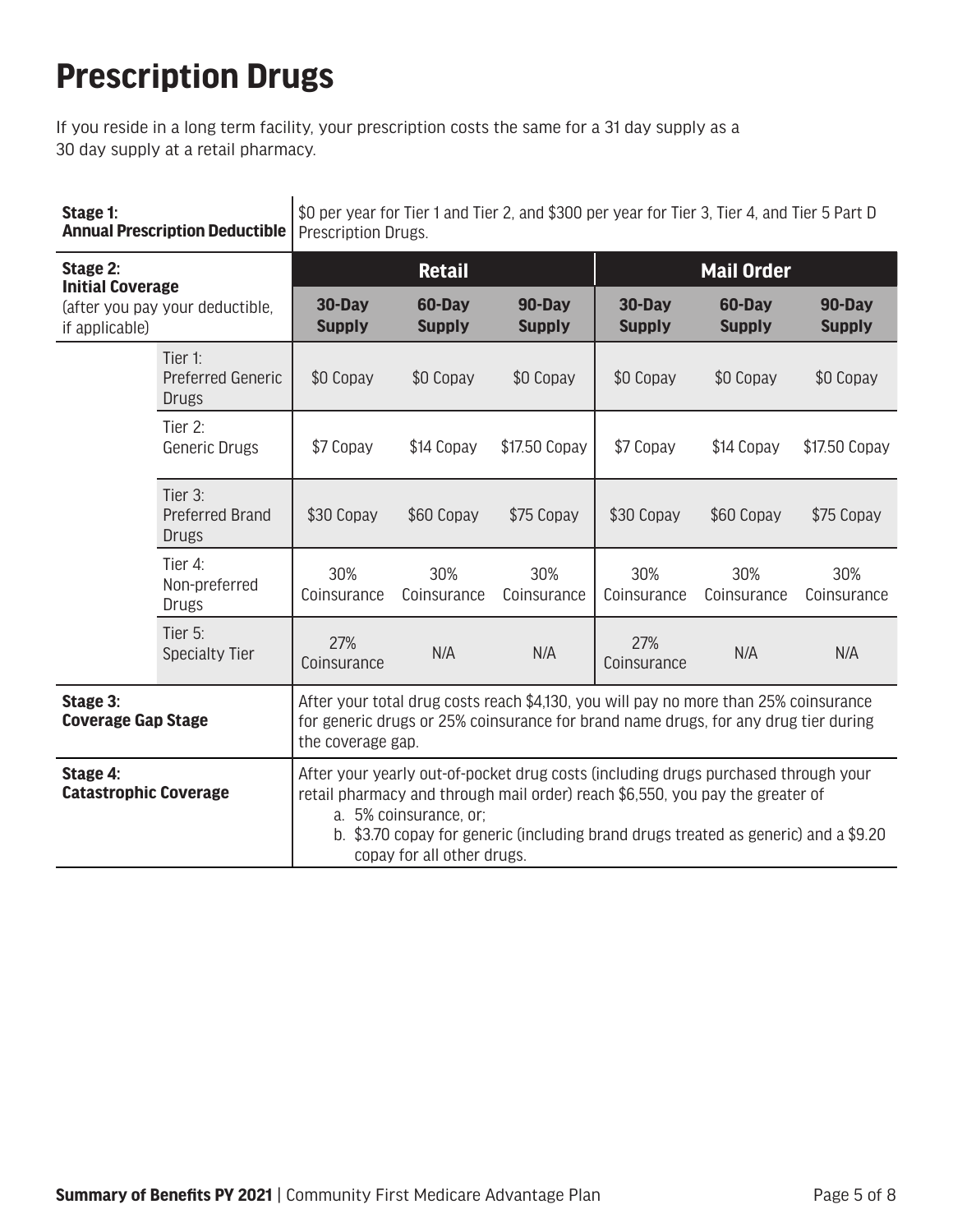# **Additional Benefits**

| <b>Additional Benefits</b>                                                                                                                              | <b>In-Network</b>                                                                                                                                                                                           |
|---------------------------------------------------------------------------------------------------------------------------------------------------------|-------------------------------------------------------------------------------------------------------------------------------------------------------------------------------------------------------------|
| <b>Chiropractic Services</b>                                                                                                                            | \$20 copay                                                                                                                                                                                                  |
| <b>Diabetes Management</b><br><b>Diabetes Monitoring Supplies</b><br>Diabetes Self-Monitoring Training<br>Diabetic Foot Care                            | \$0 copay<br>\$0 copay<br>20% coinsurance                                                                                                                                                                   |
| <b>Durable Medical Equipment (DME) and</b><br><b>Related Supplies</b><br>*** Durable Medical Equipment<br>(wheelchairs, oxygen, etc.)<br>***Prosthetics | 20% coinsurance<br>20% coinsurance                                                                                                                                                                          |
| <b>Fitness Program</b>                                                                                                                                  | \$0 copay                                                                                                                                                                                                   |
| <b>Foot Care</b><br>Foot Exams and Treatment                                                                                                            | \$50 copay                                                                                                                                                                                                  |
| *Home Health Care                                                                                                                                       | $$0$ copay                                                                                                                                                                                                  |
| <b>Hospice</b>                                                                                                                                          | You pay nothing for hospice care from any Medicare-approved hospice.<br>You may have to pay part of the costs for drugs and respite care.<br>Hospice is covered by Original Medicare, outside of this plan. |
| <i>*Occupational Therapy Visit</i>                                                                                                                      | \$40 copay                                                                                                                                                                                                  |
| <b>Opioid Treatment Services</b>                                                                                                                        | \$0 copay                                                                                                                                                                                                   |
| <b>Outpatient Substance Abuse</b><br><b>Outpatient Group Therapy Visit</b><br>Outpatient Individual Therapy Visit                                       | $$0$ copay<br>\$0 copay                                                                                                                                                                                     |
| *Meal Benefit                                                                                                                                           | \$0 copay (up to 10 meals provided over 7 days following an inpatient<br>admission)                                                                                                                         |
| <b>Renal Dialysis</b>                                                                                                                                   | 20% coinsurance                                                                                                                                                                                             |

\* Requires a prior authorization from the plan

\*\*\*Requires a prior authorization for purchase or cumulative rental cost >\$1,000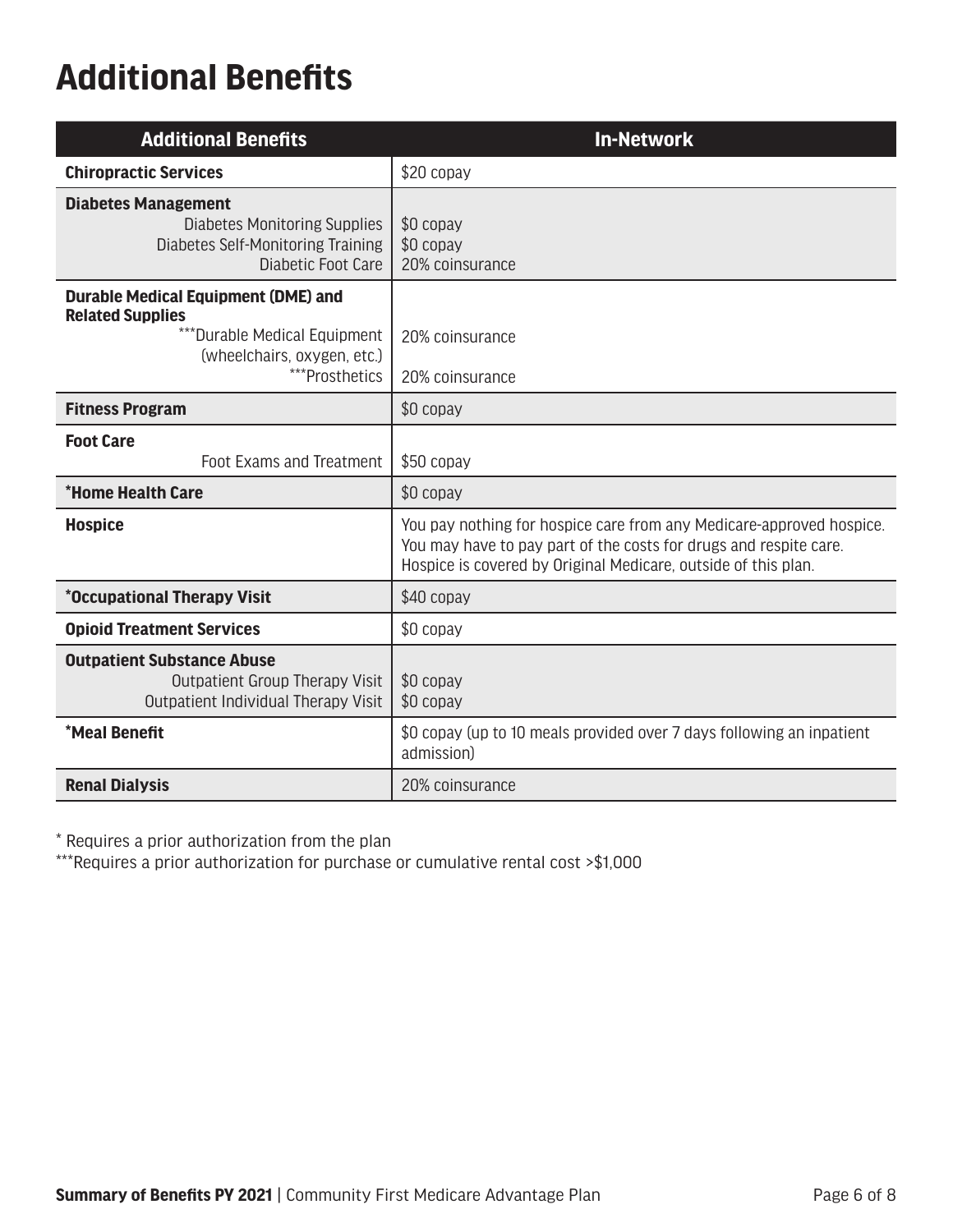# **Required Information**

This plan is insured through Community First Health Plans, Inc., a Medicare Advantage organization with a Medicare contract. Part D of this Medicare Advantage Plan is administered by Navitus Inc., a Medicareapproved Part D pharmacy benefits manager (PBM).

CFHP Medicare Advantage Plans may offer supplemental benefits in addition to Part C and Part D benefits.

If you want to know more about the coverage and associated costs of Original Medicare, review your current "Medicare and You" handbook. View the "Medicare and You" handbook online at [www.medicare.gov/](https://www.medicare.gov/) or get a copy sent to you by calling 1-800-MEDICARE (1-800-633-4227), 24 hours a day, seven days a week. TTY users should call 1-877-486-2048.

Community First Health Plans, Inc., complies with applicable federal civil rights laws and does not discriminate on the basis of race, color, religion, national origin, age, disability, or sex.

ATENCIÓN: si habla español, tiene a su disposición servicios gratuitos de asistencia lingüística. Llame al 1-833-434-2347 TTY 1-800-390-1175.

注意:如果您使用繁體中文,您可以免費獲得語口 援助服 務。請致電 1-833-434-2347 TTY 1-800-390-1175.

This information is available for free in other languages. Please call our member services number listed on the first page of this document.

Esta información está disponible de forma gratuita en otros idiomas. Comuníquese con nuestro número de Servicios para Miembros que se encuentra en la primera página de este documento.

The information in this document is not a complete description of benefits. Contact the plan for more information. Limitations, copayments, and restrictions may apply.

The plan formulary, pharmacy network, and/or provider network may change at any time. You will receive notice if this occurs.

NoviXus is the recommended mail order pharmacy for Community First Health Plans, Inc. You are not required to use NoviXus for a supply of your maintenance medication(s). The first order will require registration on the NoviXus website available at [www.novixus.com.](http://www.novixus.com) Medications are shipped within 2 weeks. If you have questions about mail order for maintenance medications and how to get started, please call (877) 668-4987, Monday–Friday, 8:00 a.m. to 8:00 p.m EST and Saturdays 9:00 a.m. to 5:00 p.m. EST.

Participation in the CFHP Medicare Advantage with Part D Standard Plan (HMO) fitness program is voluntary. Consult your PCP before beginning an exercise program or making changes to your lifestyle or health care routine. The CFHP Medicare Advantage with Part D Standard Plan (HMO) fitness program includes standard fitness membership. Equipment, classes, personalized fitness plans, and events may vary by location.